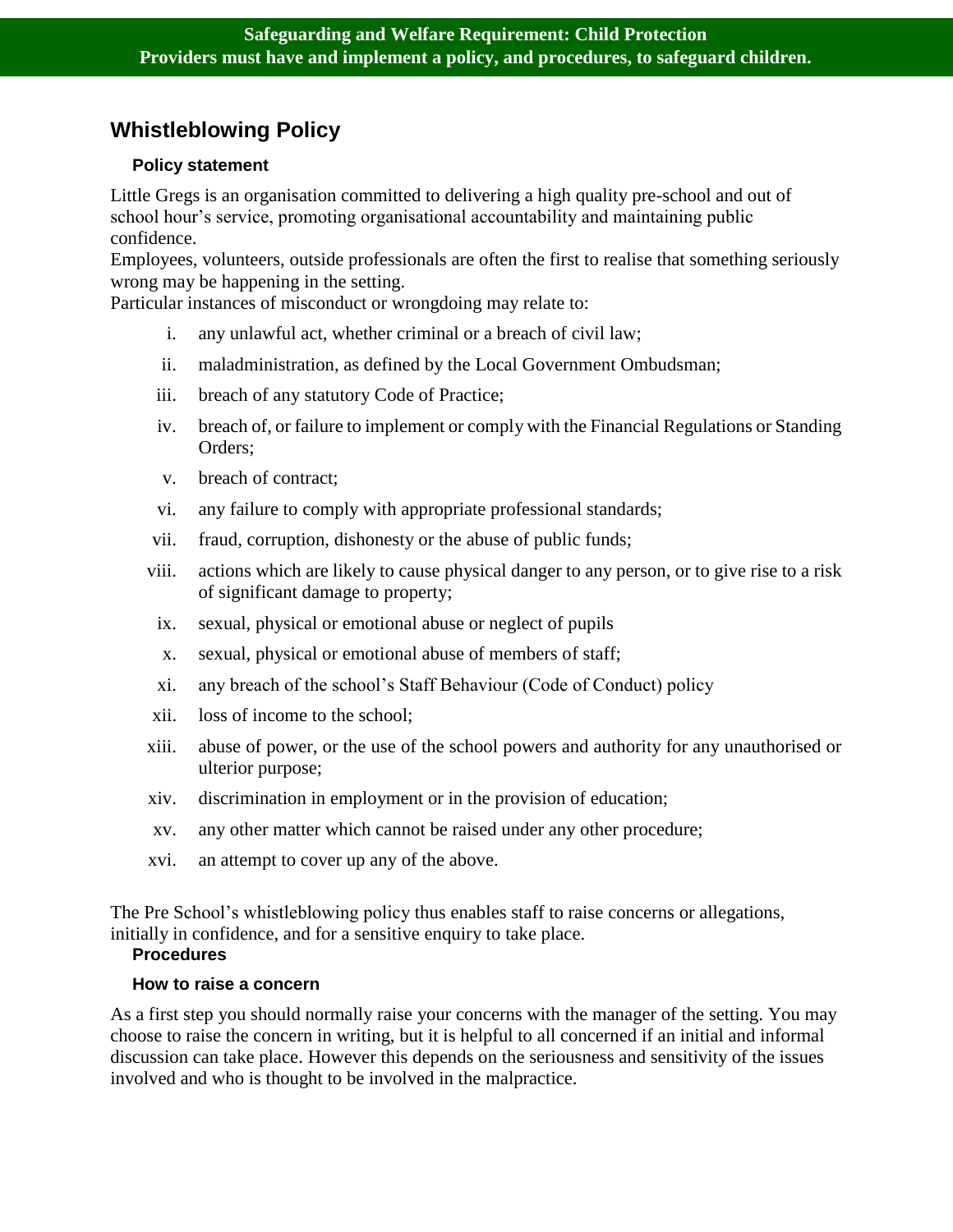After the initial conversation where it is felt it would be appropriate the member of staff is encouraged to fill in a Whistleblowing form. However if it is an

# **Allegation against a member of staff**

Staff who are concerned about the conduct of a colleague - including visiting professionals and volunteers - towards a pupil are undoubtedly placed in a very difficult situation. They may worry that they have misunderstood a situation and they will wonder whether a report could jeopardise a colleague's career. All staff must remember that the welfare of the child is paramount.

As required by *Working Together to Safeguard Children*, all allegations in respect of an individual who works at the school that fulfil any of the following criteria will be reported to the Designated Officer in the Local Authority (DO) within one working day and if requested a Position of Trust referral form filled in. If the staff member or Director has:

- behaved in a way that has harmed a child, or may have harmed a child
- possibly committed a criminal offence against or related to a child
- behaved towards a child or children in a way that indicates they may pose a risk of harm to children.
	- Staff are expected to report all concerns about poor practice or possible child abuse by colleagues - including what may seem minor contraventions of the school's Staff Behaviour Policy (code of conduct) – to the manager; to facilitate proactive and early intervention in order to maintain appropriate boundaries and a safe culture that protect children and reduce the risk of serious abuse in school.
	- The recommended format for all staff in schools to record any such poor practice or possible child abuse by colleagues or other adults who work with children is the pro forma Logging A Concern about the behaviour of an adult who works with children', also known as the '*Yellow form*'. All such forms should be passed directly to the Headteacher of the school if it is a member of staff from the school and to the manager if it is a Pre School member of staff. Alternatively, staff are free to approach the manager
	- **Concerns or complaints about the headteacher should be reported to the chair of** governors and the Manager to the DSL Director, whose contact details are displayed in the main room for any member of staff to use in such an instance. *The 'Yellow form' should also be used for that purpose as above.*
	- Staff may also report concerns about suspected abuse or neglect directly to Children's Social Care or the Police if they believe direct reporting is necessary to secure action.
	- Staff can also contact the Designated Officer in the Local Authority, who is responsible for the co-ordination of responses to allegations against people who work with children (see contact and referral details in section 15 below). The Designated Officer's contact details are displayed on the safeguarding noticeboard in the main room.
	- **The NSPCC whistleblowing helpline is also available for staff who do not feel able to** raise concerns regarding child protection failures internally. Staff can call 0800 028 0285 between 8.00a.m. and 8.00p.m., Monday to Friday or e mail [help@nspcc.org.uk.](mailto:help@nspcc.org.uk)
	- **The NSPCC whistleblowing helpline and contact numbers for Children's Social Care, the** Police and the Designated Officer are all displayed in the main room.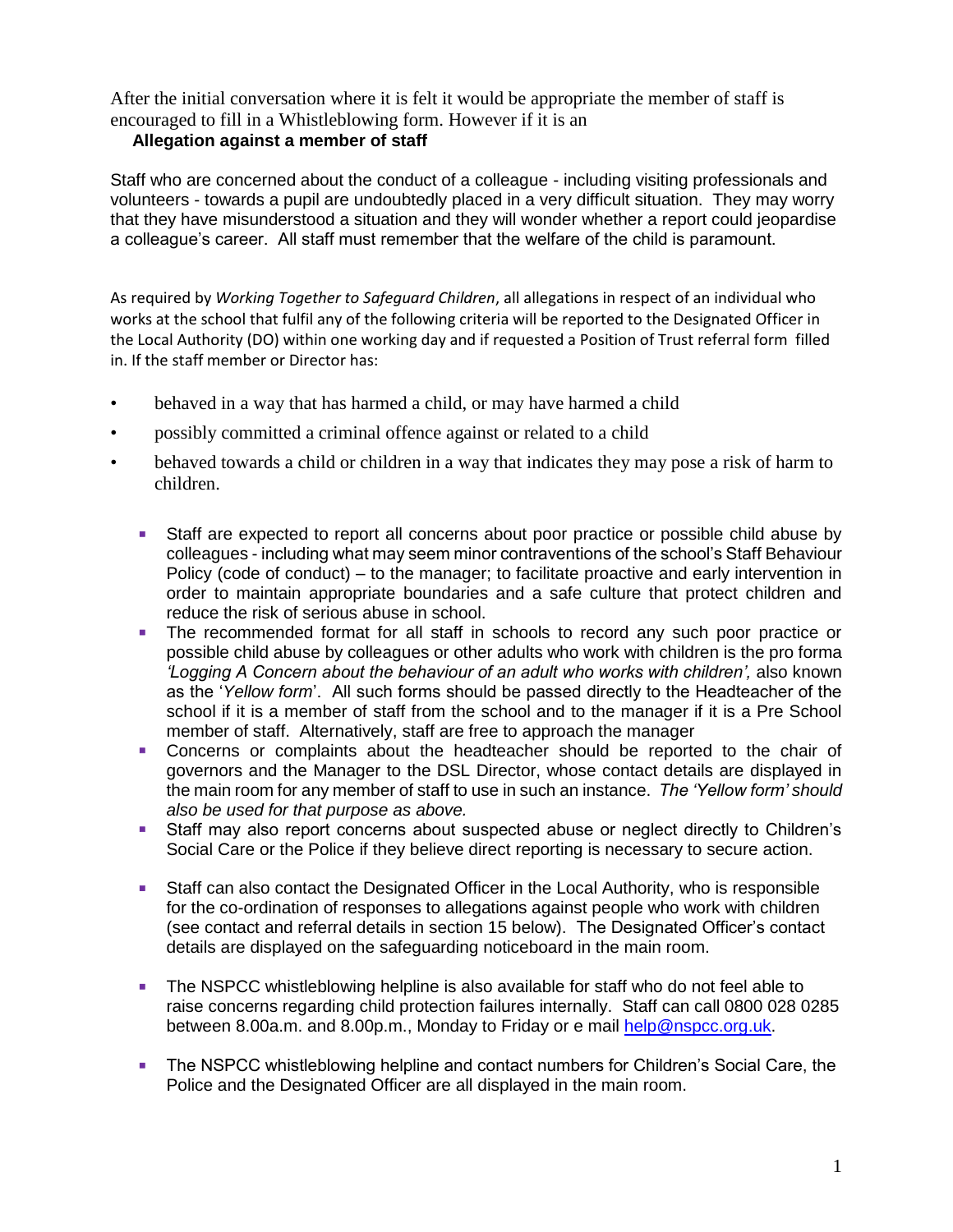# **Managing allegations**

The actions taken by the Pre-School will depend upon the nature of the concern. The matters raised may:

- Be investigated internally in the first instance.
- Be referred to the Police immediately where allegations of fraud are apparent
- Be referred to the external auditors.
- Be the subject of an independent enquiry outside of Pre School.

In order to protect individuals and the Pre School, initial enquiries will be made to decide whether an investigation is appropriate and, if so, what form it should take. Concerns or allegations, which fall within the scope of specific procedures (for example Child Protection, disciplinary procedures or discrimination issues) will be referred for consideration under these procedures.

- Some concerns may be resolved by agreed action without the need for investigation.
- **Some concerns can be handled by the manager. These will be resolved in the form** of a letter (copied to the Chair of directors) who will ensure that the issue is being appropriately handled.
- However if it is felt that the concern needs to be taken further the manager/ director will conduct an interview with the person making the employee or volunteer making the allegation. within five clear working days will write to the employee making the allegation:
- **Initial Interview**
- The Manager (or DSL Director where the allegation concerns the Manager) will arrange an interview with the employee/ professional/ volunteer/student making the allegation. The interview will be arranged at a time and place which will ensure confidentiality and may therefore be held away from the premises.
- Where the person making the allegation agrees, this interview will take place in the presence of a witness. The employee may be accompanied by a work colleague or their trade union representative.
- The manager will take a full note of the allegation. The manager will invite the employee making the allegation to clarify any matter or record a disagreement with the note. The DSL Director will then ask the employee making the allegation to sign a copy of the note and return it.

The manager will then within 5 working days

- i. acknowledging that the allegation has been received;
- ii. giving an estimate of how long it will take to provide a final response;
- iii. outlining whether any initial enquiries have been made;
- iv. clarifying whether further investigations will take place, and, if not, why not;
- v. where an investigation is to be made, indicating how it will be dealt with and where possible who the investigating officer will be.

#### **Investigation**

Where there appears to be some substance in the disclosure, the manager or Chair of directors will arrange an investigation into the allegation, except where: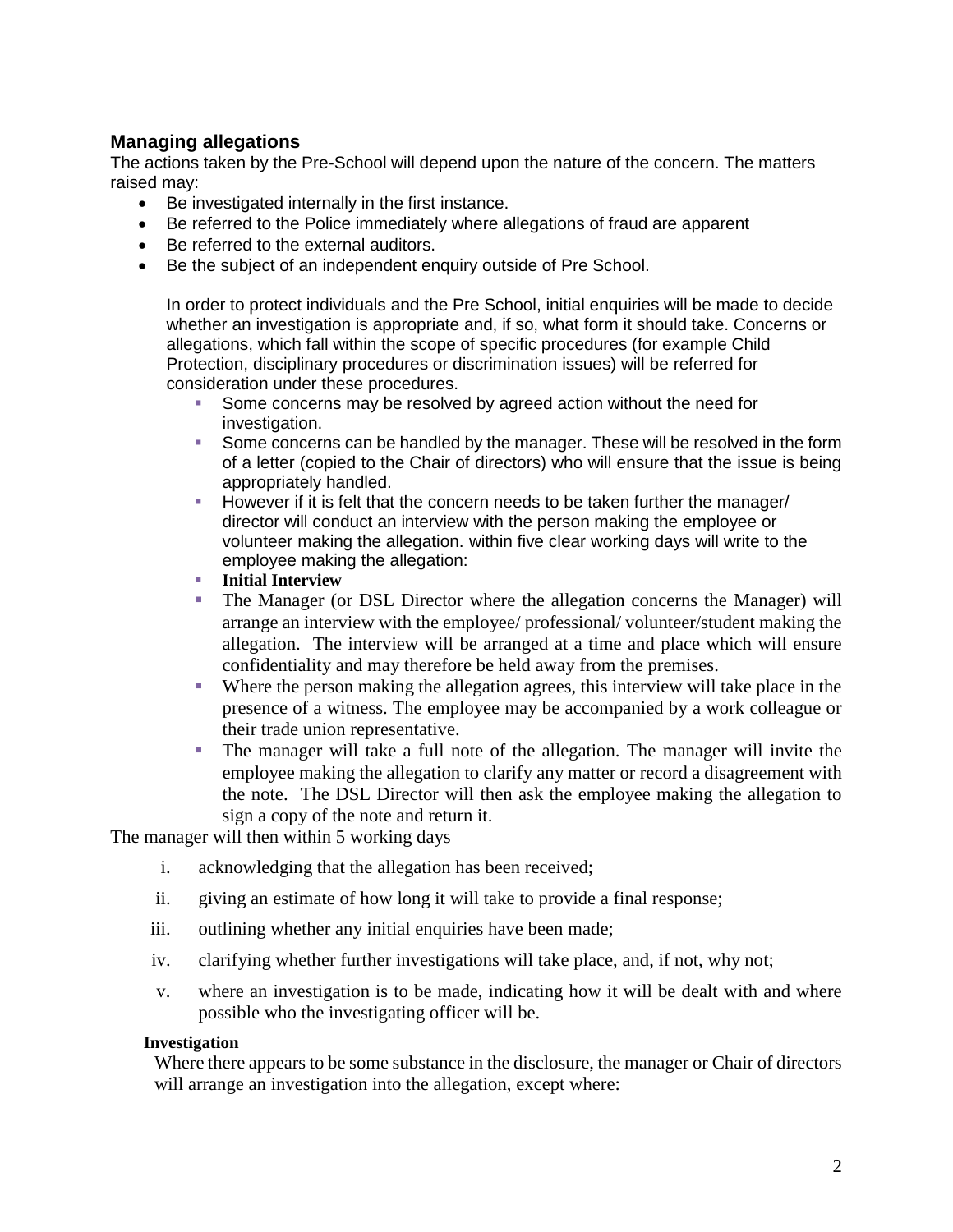- i. the disclosure suggests criminal activity may be involved, in which the Police will be informed.
- ii. the allegation concerns weak management rather than malpractice. In this case, with the agreement of the employee making the allegation, the Chair of Directors will report the matter to the Manager and will inform the employee making the allegation that the matter will be handled through the normal line management structure. If the allegation concerns the Manager, the Chair of Directors will undertake the investigation. If the allegation concerns the Chair the Vice Chair should attempt to investigate in the first instance so a school response can be given to the matter. The Vice Chair should seek guidance from their HR provider.
- $\blacksquare$  The nature of the investigation will depend on the type of allegation i.e. police matter (with potential criminal allegations) or internal safeguarding/conduct matter. The Chair of Directors will be advised of the approach to match these circumstances as a consideration of the timings may be necessary. For example if there were a police investigation this might need to be concluded before an internal investigation commences. Once the investigation is able to proceed the Chair of Directors should seek guidance from their HR Provider.
- The Manager may, at his/her discretion seek an external auditor (or appropriately trained or experienced professional) to conduct the investigation.
- In some cases the manager may consider it appropriate to suspend the employee, who may be the subject of allegations 'without prejudice' to allow the impunity of the evidence being investigated. However, a person should not be suspended automatically, or without careful thought being given to the particular circumstances of the case. Schools must consider carefully whether the circumstances of the case warrant a person being suspended from contact with children at the school until the allegation is resolved, and should seek advice from their HR provider.

## **However when an allegation is made against a member of staff or children are at risk of significant harm, set procedures must be followed.**

- It is rare for a child to make an entirely false or malicious allegation, although misunderstandings and misinterpretations of events do happen.
- A child may also make an allegation against an innocent party because they are too afraid to name the real perpetrator. Even so, we must accept that some professionals do pose a serious risk to pupils and we must act on every allegation.
- Staff who are the subject of an allegation have the right to have their case dealt with fairly, quickly and consistently and to be kept informed of its progress.
- Suspension is not the default option and alternatives to suspension will always be considered. Where it is appropriate and practical and agreed with LADO, we will seek to offer an alternative to suspension for the duration of the investigation, if an alternative is available that will safeguard children and not place the affected staff or volunteer at risk. However, in some cases staff may be suspended where this is deemed to be the best way to ensure that allegations are investigated fairly, quickly and consistently and that all parties are protected. In the event of suspension the school will provide support and a named contact for the member of staff.
- Where a member of staff or volunteer has been dismissed due to engaging in activities that caused concern for the safeguarding of children or vulnerable adults, we will notify the Disclosure and Barring Service of relevant information, so that individuals who pose a threat to children and vulnerable groups can be identified and barred from working with these groups. We will also inform OFSTED within 14 days of the investigation.